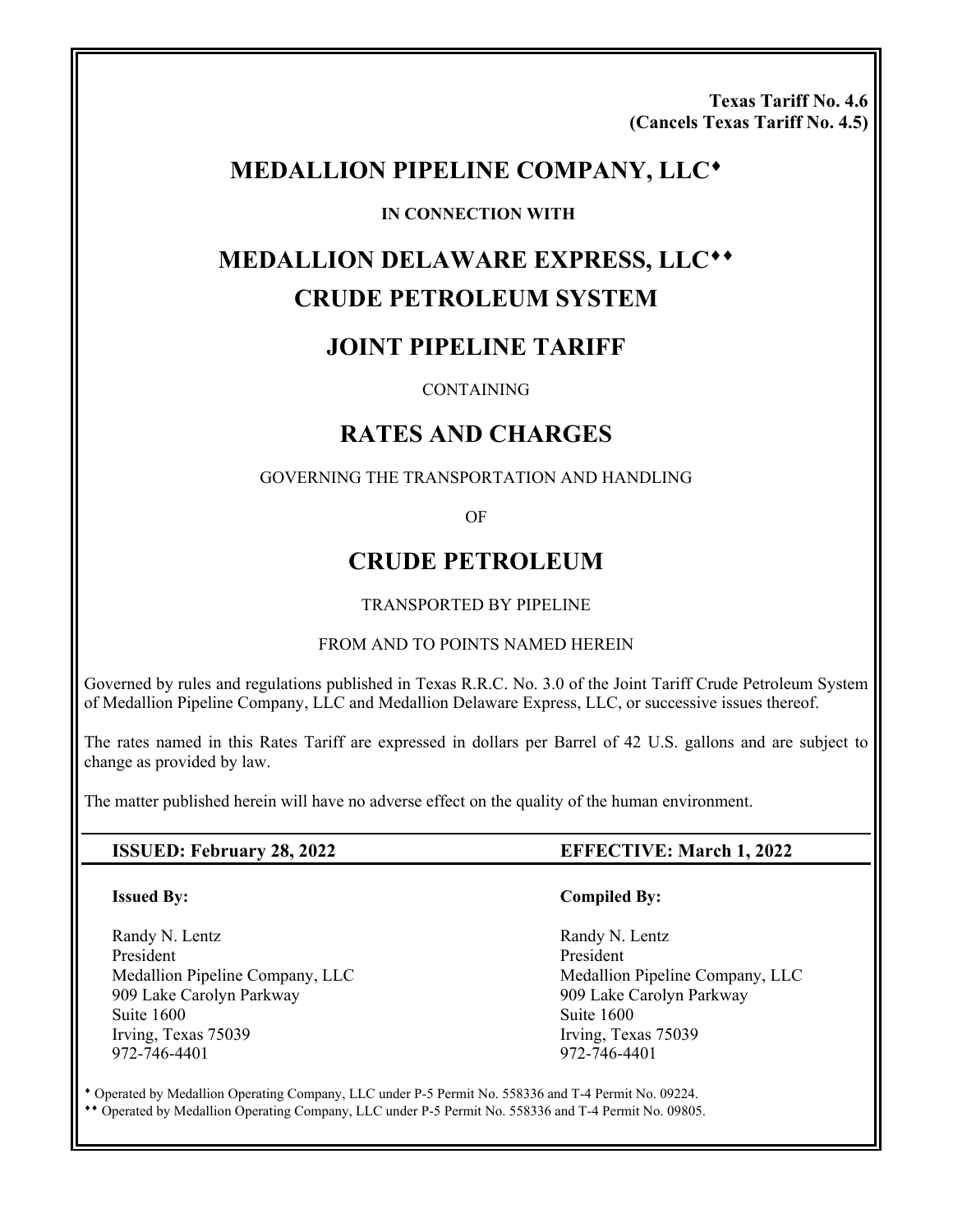Medallion Pipeline Company, LLC Medallion Delaware Express, LLC Texas Tariff No. 4.6

# **RATES AND CHARGES**

The Origin Points for the Joint Tariff Service are the following points of Receipt on the Delaware Express system, all within the state of  $Texas<sup>1</sup>$ 

- Various field origin points to attach Crude Petroleum production within Pecos County, Reeves County, and Ward County; and,
- The Independence Station in Pecos County.
- The Eagle Eye Station in Ward County.

 $\overline{a}$ 

The Destination Points for the Joint Tariff Service are the following points of Delivery on Medallion Pipeline's system, all within the state of Texas:

- On the Crane Extension: the Crane Hub in Crane County;<sup>2</sup>
- On the Howard Lateral: the interconnection with Alon USA Big Spring Refinery in Howard County;
- On the Midland Lateral: the Midland Hub in Midland County; $3$  and,
- On the Wolfcamp Connector Mainline: the Colorado City Hub in Scurry County.<sup>4</sup>

<sup>2</sup> The Crane Hub is currently limited to the interconnection with EPIC Crude Pipeline, LP, Gray Oak Pipeline, LLC, Magellan Pipeline Company, L.P. (commonly referred to as the Longhorn Pipeline), Plains All American Pipeline L.P.'s terminal which provides direct access to its Cactus Pipeline, and Medallion Delaware Express, LLC. Medallion Pipeline is willing to consider, pursuant to the terms of its TSAs, additional interconnections available for the Joint Tariff Service at the Crane Hub with other carriers and service providers, where operationally practicable, at mutually agreed upon terms and conditions; provided, however, that Carrier reserves the right to file for and charge an incremental fee for such additional interconnections. *See* Part III of this Rates Tariff. To the extent additional interconnections are constructed and placed in service, Carrier will make appropriate tariff filings with the RRC.

<sup>3</sup> The Midland Hub Destination Point is currently limited to the interconnections with the terminals of Enterprise Products Partners L.P., Oryx Delaware Oil Transport LLC, and Permian Express Terminal LLC. Medallion Pipeline is willing to consider, pursuant to the terms of its TSAs, additional interconnections available for the Joint Tariff Service at the Midland Hub with other carriers and service providers, where operationally practicable, at mutually agreed upon terms and conditions; provided, however, that Carrier reserves the right to file for and charge an incremental fee for such additional interconnections. *See* Part III of this Rates Tariff. To the extent additional interconnections are constructed and placed in service, Carrier will make appropriate tariff filings with the RRC.

4 The Colorado City Hub is currently limited to the interconnections with (i) BridgeTex Pipeline Company, LLC, (ii) the Sunoco Pipeline L.P. manifold that interconnects with West Texas Gulf Pipeline Company and Permian Express 2 Pipeline, and (iii) a separate connection with Sunoco Pipeline L.P., as more precisely described in the Connection Agreement between Carrier and Sunoco Pipeline L.P. Medallion Pipeline is willing to consider, pursuant to the terms of its TSAs, additional

<sup>&</sup>lt;sup>1</sup> Delaware Express is obligated to provide additional Origin Points, under specified conditions, pursuant to the terms of Acreage Dedication TSAs. In addition, Delaware Express is willing to provide additional Origin Points available for the Joint Tariff Service to attach Crude Petroleum production (including additional gathering pipelines) on its pipeline system, where operationally practicable, at mutually agreed upon locations; provided, however, that the requesting Shipper(s) is able to satisfy the terms and conditions of the Joint Tariff and executes a long-term TSA or other agreement that, in Delaware Express's sole judgment, sufficiently provides for the reimbursement of all costs associated with the construction and operation of such facilities (including income tax gross up). *See* Part III of this Rates Tariff. To the extent additional Origin Points are constructed and placed in service, Carrier will make appropriate tariff filings with the RRC.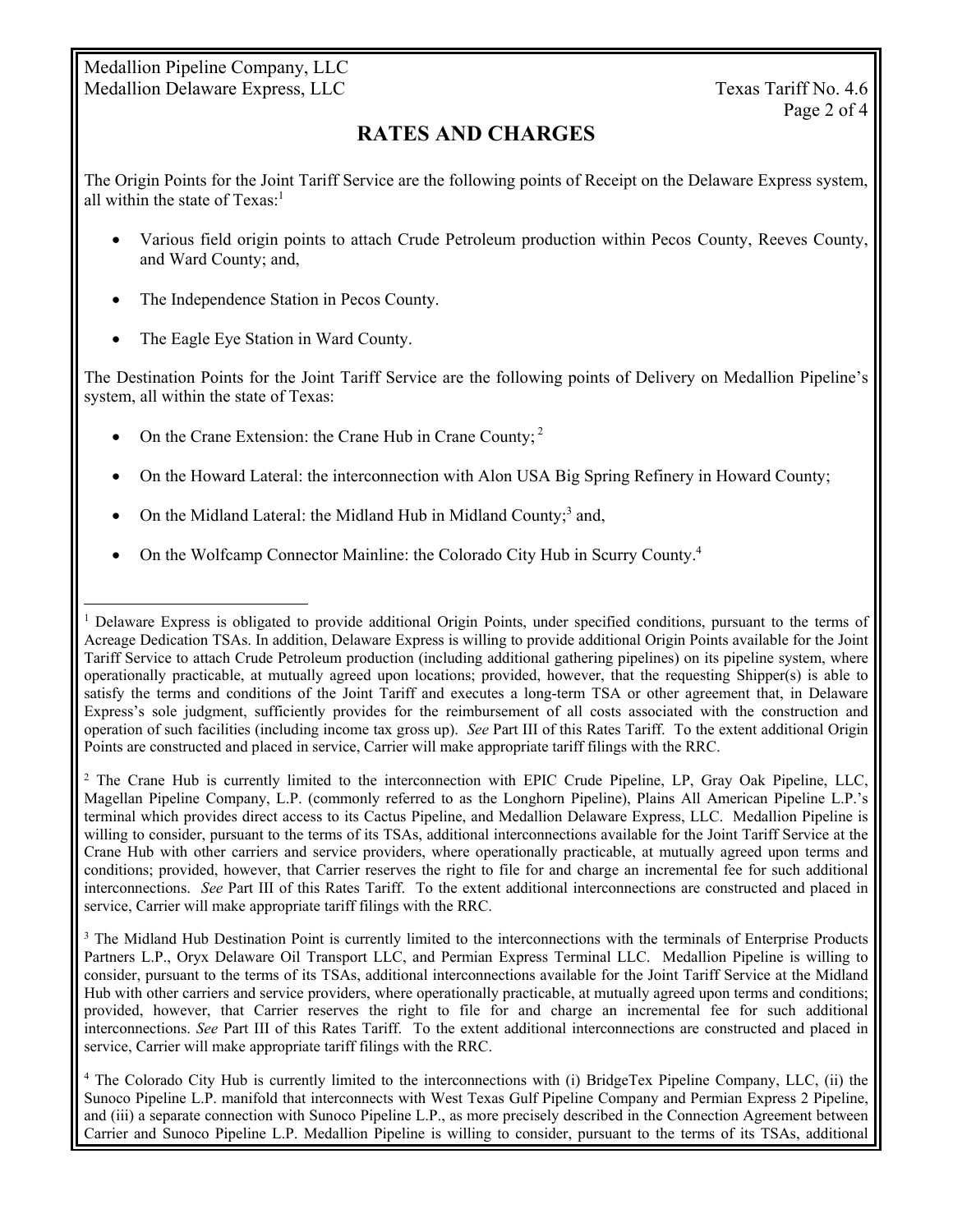Medallion Pipeline Company, LLC Medallion Delaware Express, LLC Texas Tariff No. 4.6

| <b>Rates for Committed Shippers (Dollars Per Barrel)</b> |                   |                                 |                  |  |
|----------------------------------------------------------|-------------------|---------------------------------|------------------|--|
| From                                                     | T <sub>0</sub>    | <b>Volume Incentive</b><br>Rate | <b>Firm Rate</b> |  |
| All Joint Tariff Origin Points                           | Midland Hub       | $ U $ \$1.0500                  | [U] \$1.4000     |  |
| All Joint Tariff Origin Points                           | Alon Interconnect | $[U]$ \$1.3000                  | $ U $ \$1.8000   |  |
| All Joint Tariff Origin Points                           | Colorado City Hub | $ U $ \$1.3000                  | $ U $ \$1.8000   |  |
| Joint Tariff Field Production<br>Origin Points           | Crane Hub         | [U] \$0.8000                    | [U] \$1.0000     |  |
| Independence Station                                     | Crane Hub         | $ U $ \$0.6500                  | $ U $ \$0.8500   |  |
| Eagle Eye Station                                        | Crane Hub         | $ U $ \$0.6500                  | [U] \$0.8500     |  |

### **I. Base Committed Rates: Rates for Committed Shippers**<sup>5</sup>

The Base Committed Rates applicable to the Firm Rates above may be increased annually by the greater of 1% or the positive adjustment, if any, in the FERC Index; provided, however, such increase shall not exceed 3% annually.

## **II. Uncommitted Rates**

| <b>Uncommitted Rates (Dollars per Barrel)</b> |             |               |  |  |
|-----------------------------------------------|-------------|---------------|--|--|
| From                                          | Tо          | Rate          |  |  |
| All Joint Tariff Origin Points                | Midland Hub | [D] $$1.3682$ |  |  |

 interconnections available for the Joint Tariff Service at the Colorado City Hub with other carriers, where operationally practicable, at mutually agreed upon terms and conditions; provided, however, that Carrier reserves the right to file for and charge an incremental transportation fee to recover the costs associated with the construction and operation of the facilities necessary to provide such additional interconnections. *See* Part III of this Rates Tariff. To the extent additional interconnections are constructed and placed in service, Carrier will make appropriate tariff filings with the RRC.

<sup>5</sup> Such Committed Rates are available only to those Shippers that executed a TSA for the Joint Tariff Service in accordance with the terms set forth in the Open Season Notice dated October 18, 2017 and/or the Open Season Notice dated April 12, 2019.